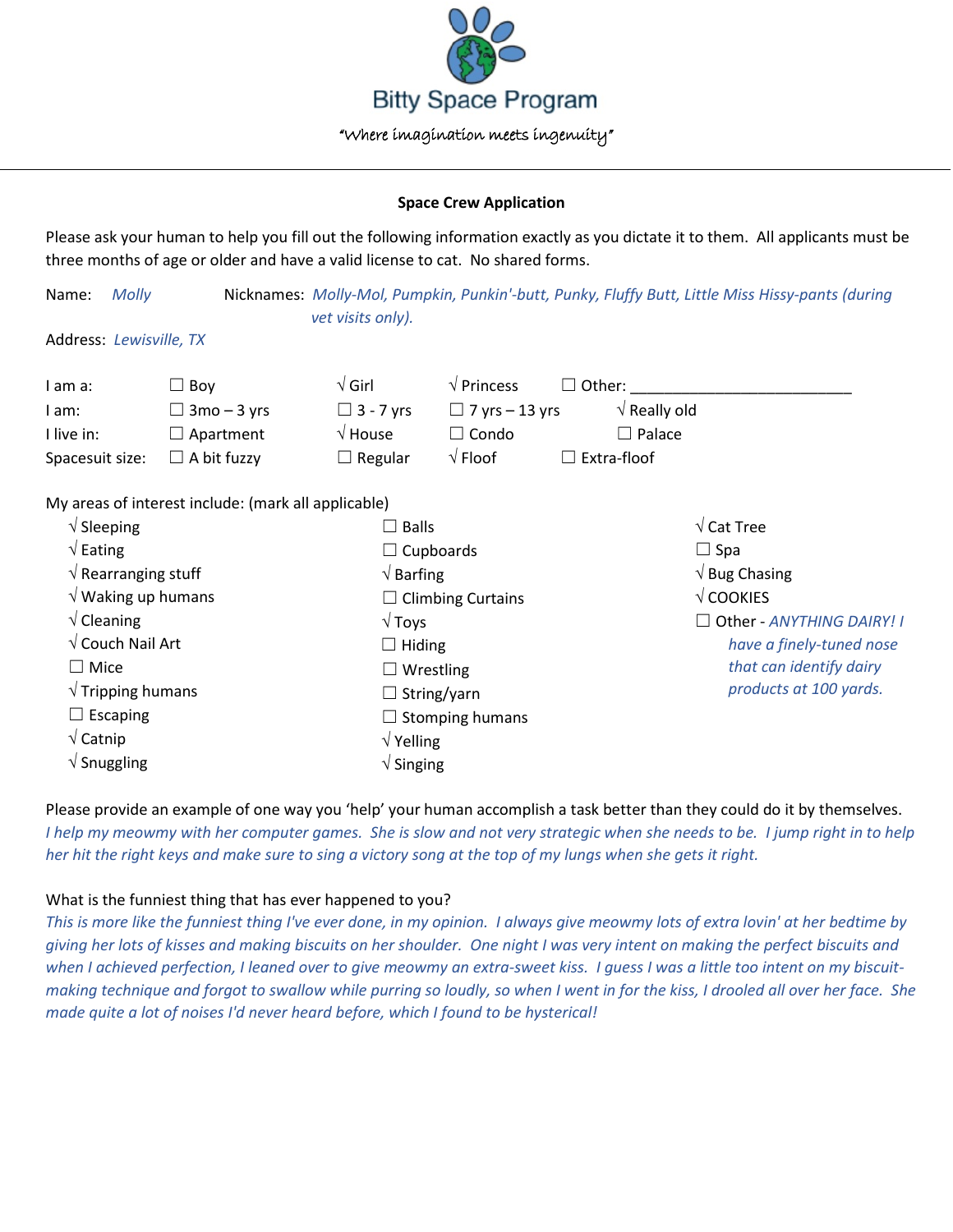

## Please share your adoption story

*My first family, who adopted me from a local humane society, returned me at seven years of age because "someone in the household developed severe allergies" to me. My meowmy fell in love with me at first sight when she saw me on the humane society's Facebook page, and felt sad for me losing my first home. Meowmy later found out, after adopting me and reading notes from my former vet, that my original family surrendered me because I needed bladder surgery to remove stones and they didn't want to pay for it. The nice people at the humane society stepped in and got me the surgery, then put me on Facebook after so the right person would fall in love with me. I've loved my new meowmy from the first time I met her, and I talk to her constantly to remind her how happy I am.*

## What is your favourite thing to play with?

*Meowmy's mail. I make sure to perforate every single piece with my adorable tooth marks! Also, I love my smelly catnip fish and my Turbo Track ball track with scratcher insert. That one is a lot of fun to play with in the middle of the night because it's noisy!*

# What kind of food do you like to eat?

*I have hyperthyroidism, so I'm on a prescription diet. It's pretty tasty, and when I get bored with it, Mom sprinkles it with Fortiflora which makes it super tasty! I also love all dairy products: cheese, milk, ice cream, whipped cream, yogurt, sour cream and cottage cheese. I can't have it very often because of my special diet, but every once in a while I may get a tiny bit as a treat. I think it's because I'm a very persistent singer, and sing my special dairy song every time I sense it's nearby. I wrote the song myself, and meowmy loves it! She doesn't use those exact words, but I know that's what she means :)*

# Do you like going for car rides?

*Only on the way home from the vet. I make sure to sing the song of my people to show my displeasure when travelling the opposite direction.*

# What is your favourite cartoon character?

*I have an unrequieted love for Opus from Bloom County. He's sweet and adorable and has a similar body shape as mine <3*

## If you drove a car, what make, model and colour would it be and why?

*A 1973 Volkswagen Super Beetle just like my meowmy's first car. She tells me it was orange and round and looked just like me from the rear!*

## Do you have a theme song? What is it?

*Meowmy says it's The Dairy Song, by me! But I would say it's either Space Oddity or Life on Mars by David Bowie because I love the galaxy and stars and planets and stuffs. That's why I asked Meowmy to sign me up for the Bitty Space Program :D*

How many siblings do you have and what are they (i.e., other awesome kitties, dumb dogs, ugly snakes, etc.) What is your relationship like with them? If they are also applying to the Bitty Space Program, please include their name. *None, yet. I have an outdoor friend named Jinx who will be my new sister once Meowmy catches her and gets her vetted. Right now we sit at the window and talk to each other every morning and night. I like her a lot.*

What is the name of your human sponsor or sponsors? *My meowmy, Brenda.*